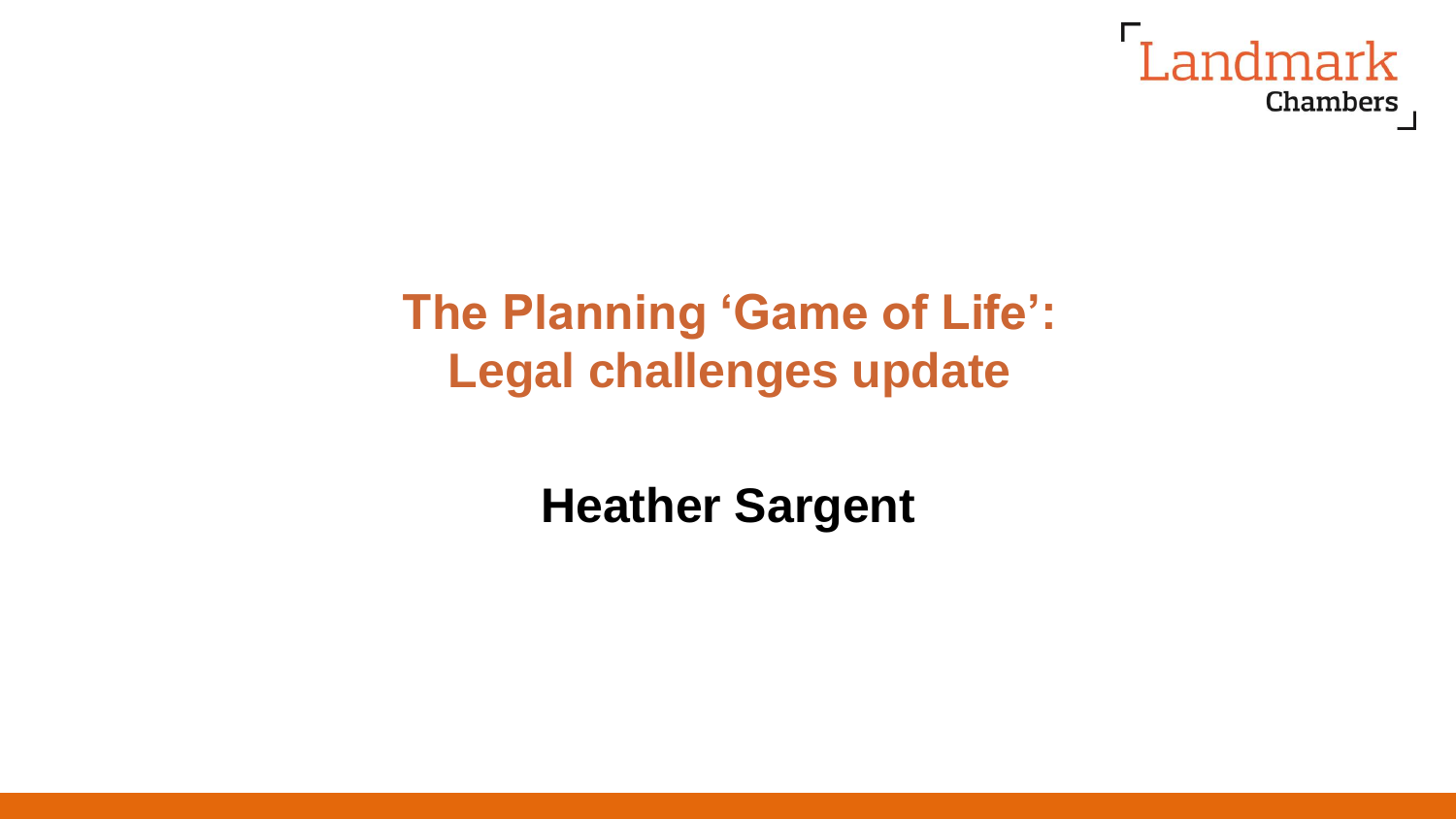

Court of Appeal, 8 June 2018

- Three general propositions (*per* Lindblom LJ at [34]):
	- There will be cases in which the Secretary of State must take into account a recent appeal decision of his own, even though he has not been asked to do so.

- No limit on the circumstances in which a previous decision can be a material consideration (e.g. same site; same / similar form of development and same development plan policy)
- The court will consider whether the Secretary of State was aware, or ought to have been aware of, the previous decision and its significance for the appeal now being determined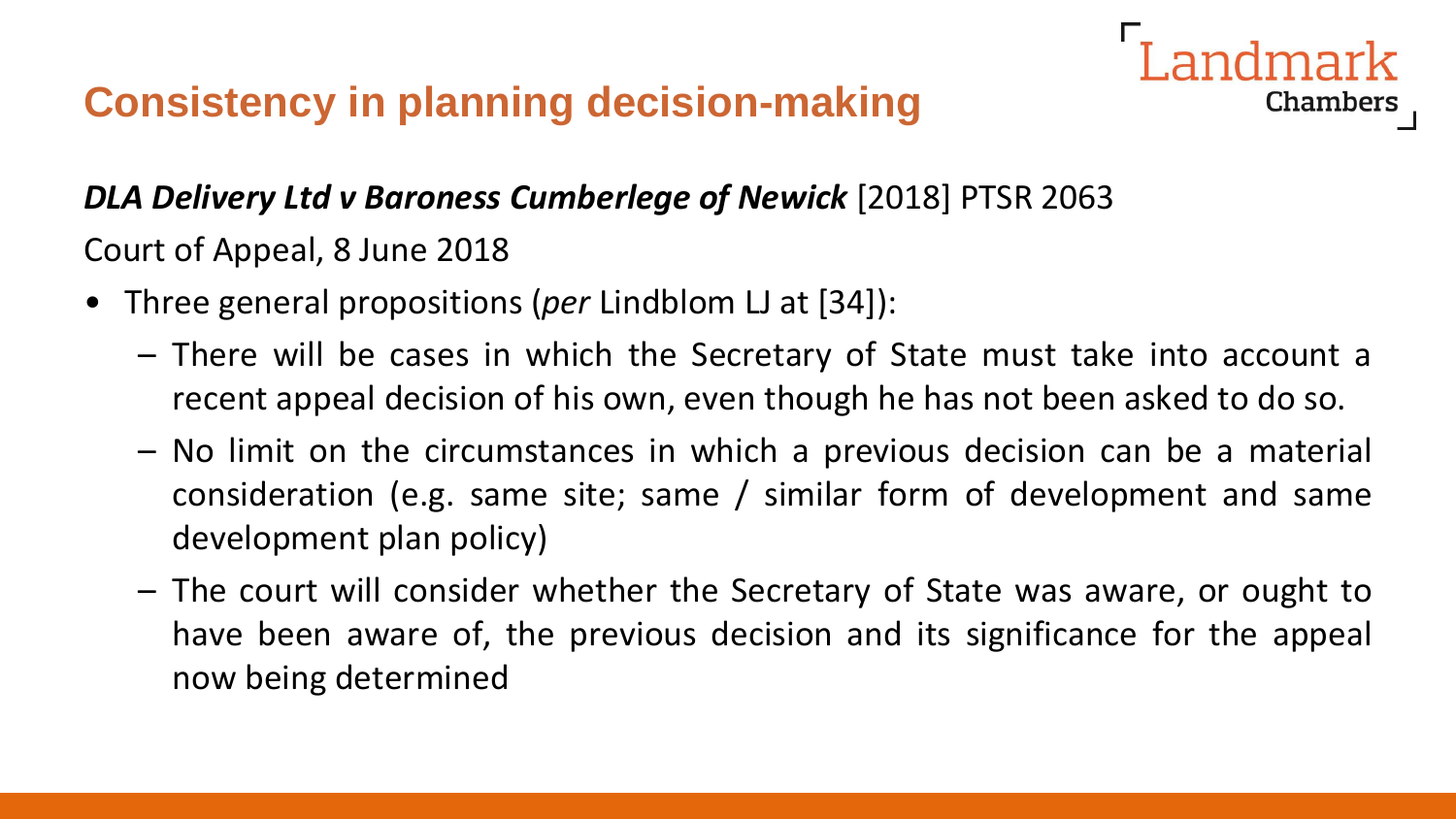• Endorses the following observation made by the High Court:

"[it] can only undermine public confidence in the operation of the development control system for there to be two decisions of the Secretary of State himself, issued from the same unit of his department … within 10 weeks of each other, reaching a different conclusion on whether or not a development plan policy is up-to-date without any reference to, or sufficient explanation in the later one[,] for the difference"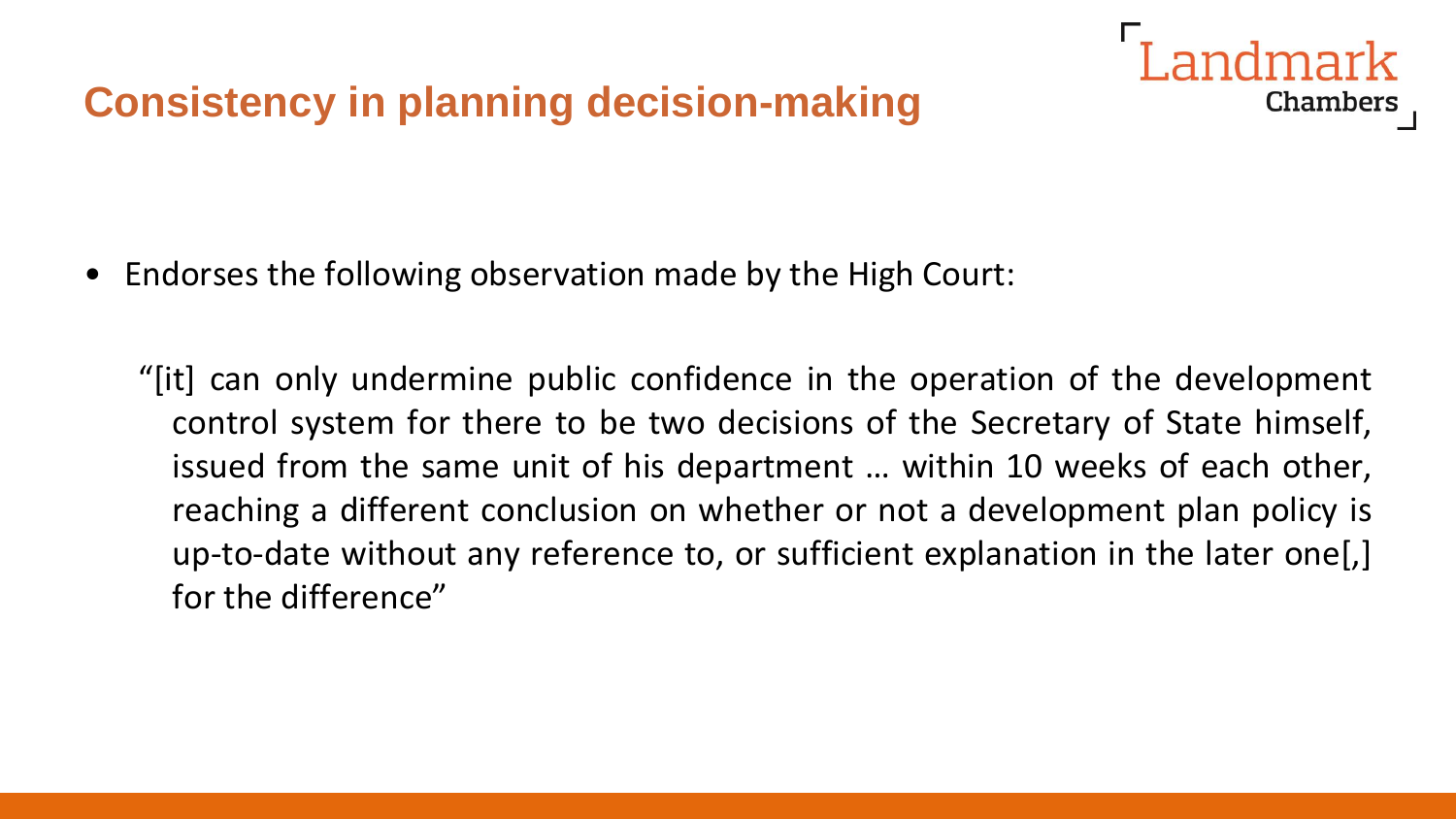

Thornton J, 2 May 2019

• Second legal challenge to the grant of planning permission for new football and athletic stadium in Green Belt

- First planning permission quashed by Supperstone J in January 2017
- Sole ground of challenge: LPA contravened principle of consistency in decisionmaking in departing, without reasons, from its previous finding (re. first planning permission) that proposed development would have an adverse impact on the openness of the Green Belt to deciding (re. second planning permission) that it would not have an adverse effect
- LPA contends that it was not required to consider its previous planning judgement on the point because its first decision had been quashed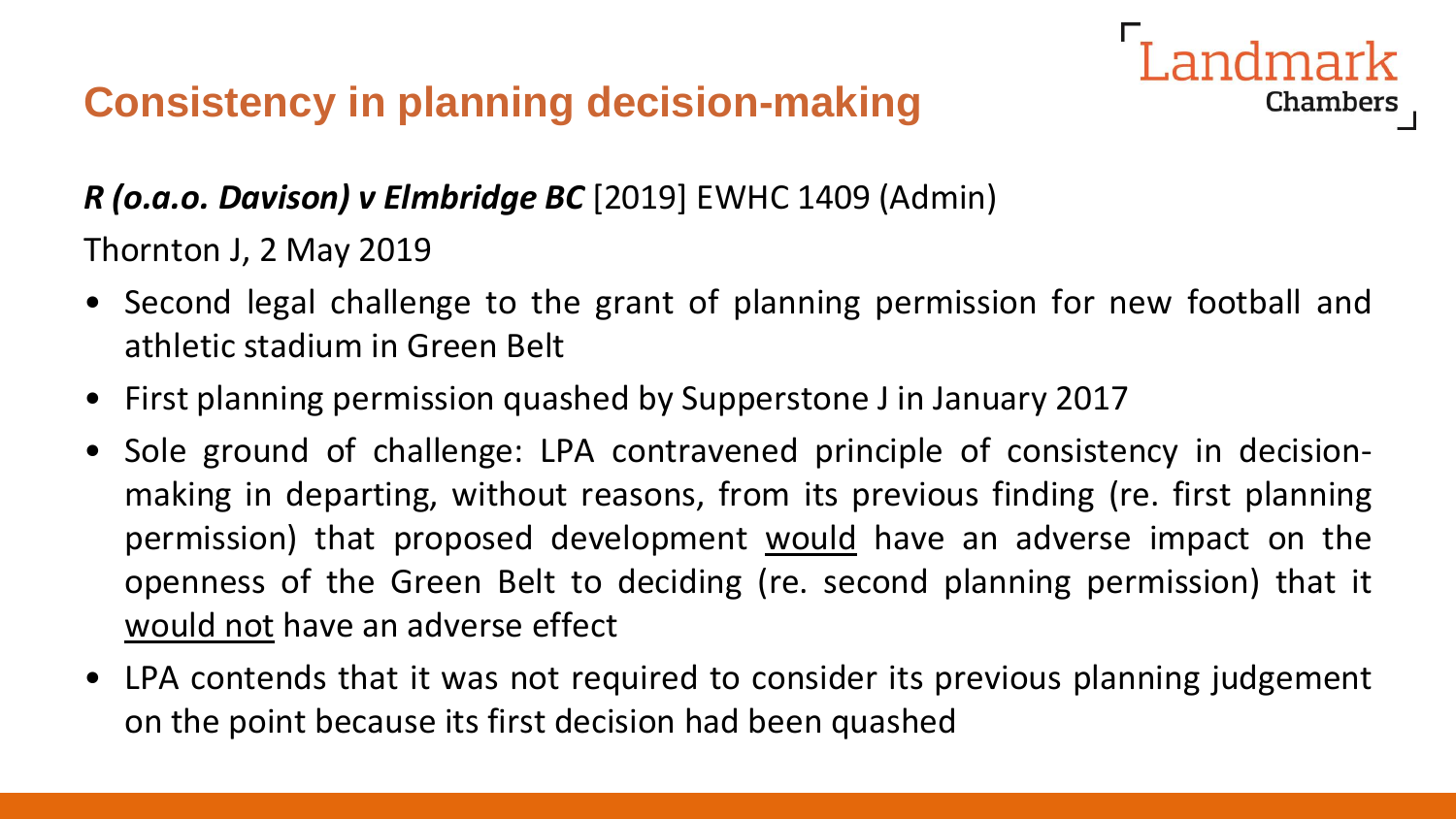• Thornton J: consistency principle applies to LPA decision-making as well as decisionmaking by SSHCLG / his inspectors on appeal

- Five principles (see [56]):
	- Principle of consistency not limited to formal decision: extends to the underlying reason
	- Of itself, a decision quashed by the courts is incapable of having any legal effect on the rights and duties of the parties. The subsequent decision-maker is not bound by it and starts afresh, taking into account the development plan and other material considerations
	- However, the previously quashed decision is capable in law of being a material consideration. A failure to take into account a previously quashed decision will be unlawful if no reasonable authority could have failed to take it into account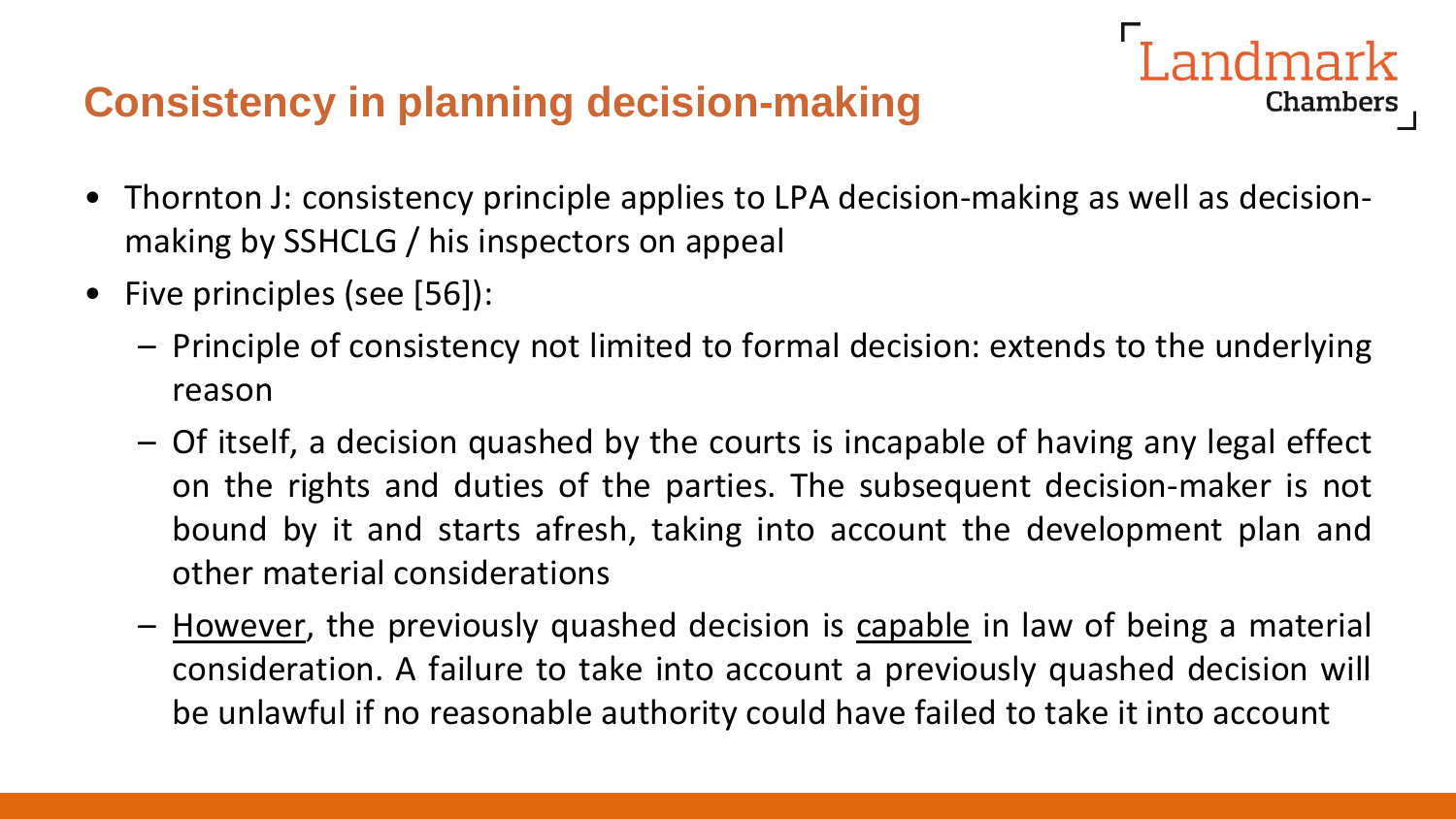– Difficulties with identifying what (of the previous decision) has been quashed and what has been left could be a reason not to take the previous decision into account (but this must be explained)

ndmark

- The greater the apparent inconsistency between the decisions, the more the need for an explanation of the position
- On the facts: the LPA was required to take into account its previous decision and unlawfully failed to do so
- Planning permission quashed notwithstanding that the development had been constructed and had been operational since September 2017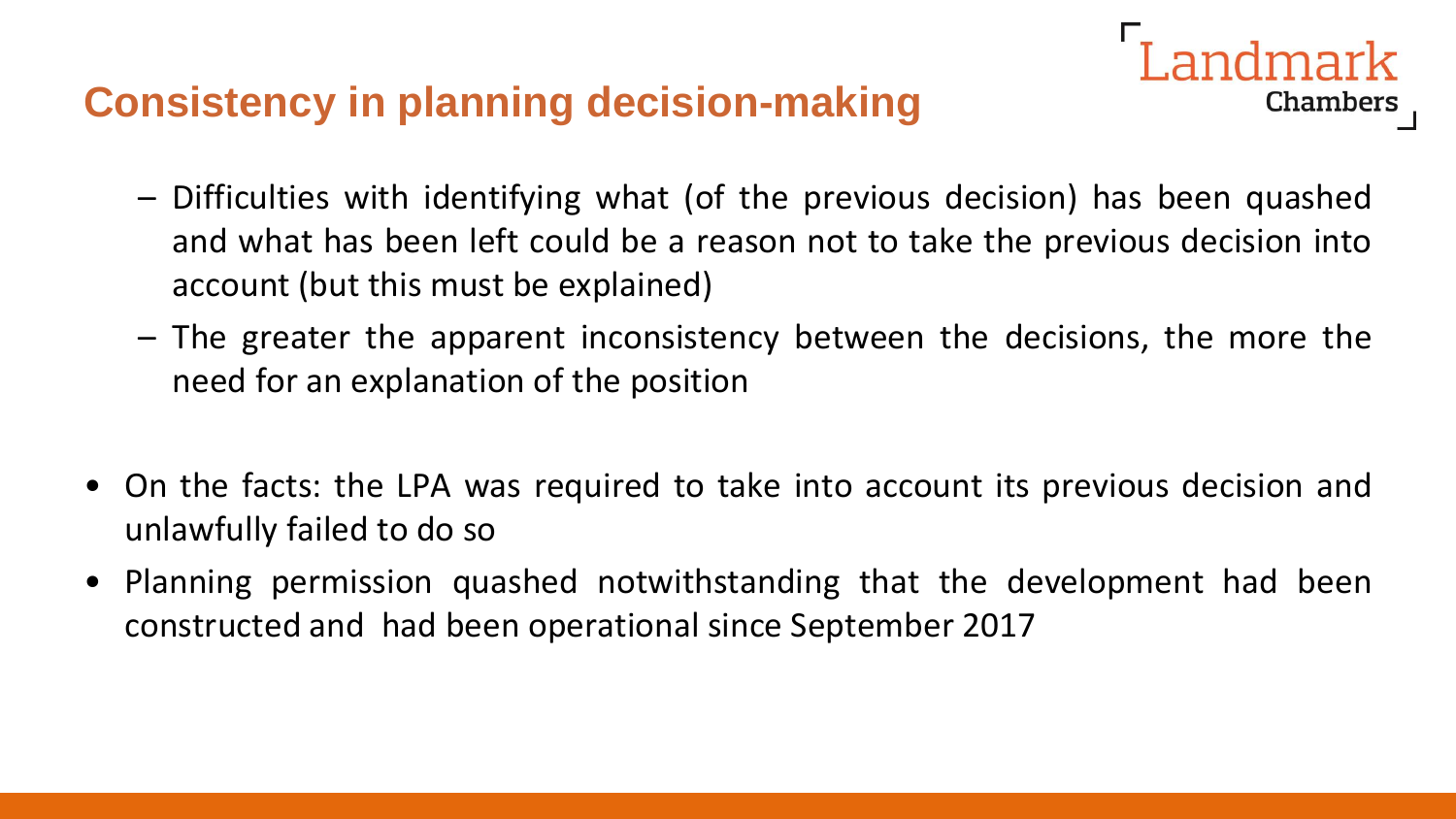### **Time limits for statutory challenges**

#### *Croke v SSCLG* [2019] EWCA Civ 54

• Is the six-week time limit for bringing a challenge under s. 288 TCPA 1990 to a decision on a planning appeal absolute?

- [7]:
	- Time starts to run on the day after the date of the decision letter itself
	- It expires at midnight on the  $42<sup>nd</sup>$  day (although in practice, must file the document before court office closes)
	- It continues to run over a weekend or Bank Holiday but if the last day falls on a weekend or Bank Holiday, time is extended to the next day on which the court office is open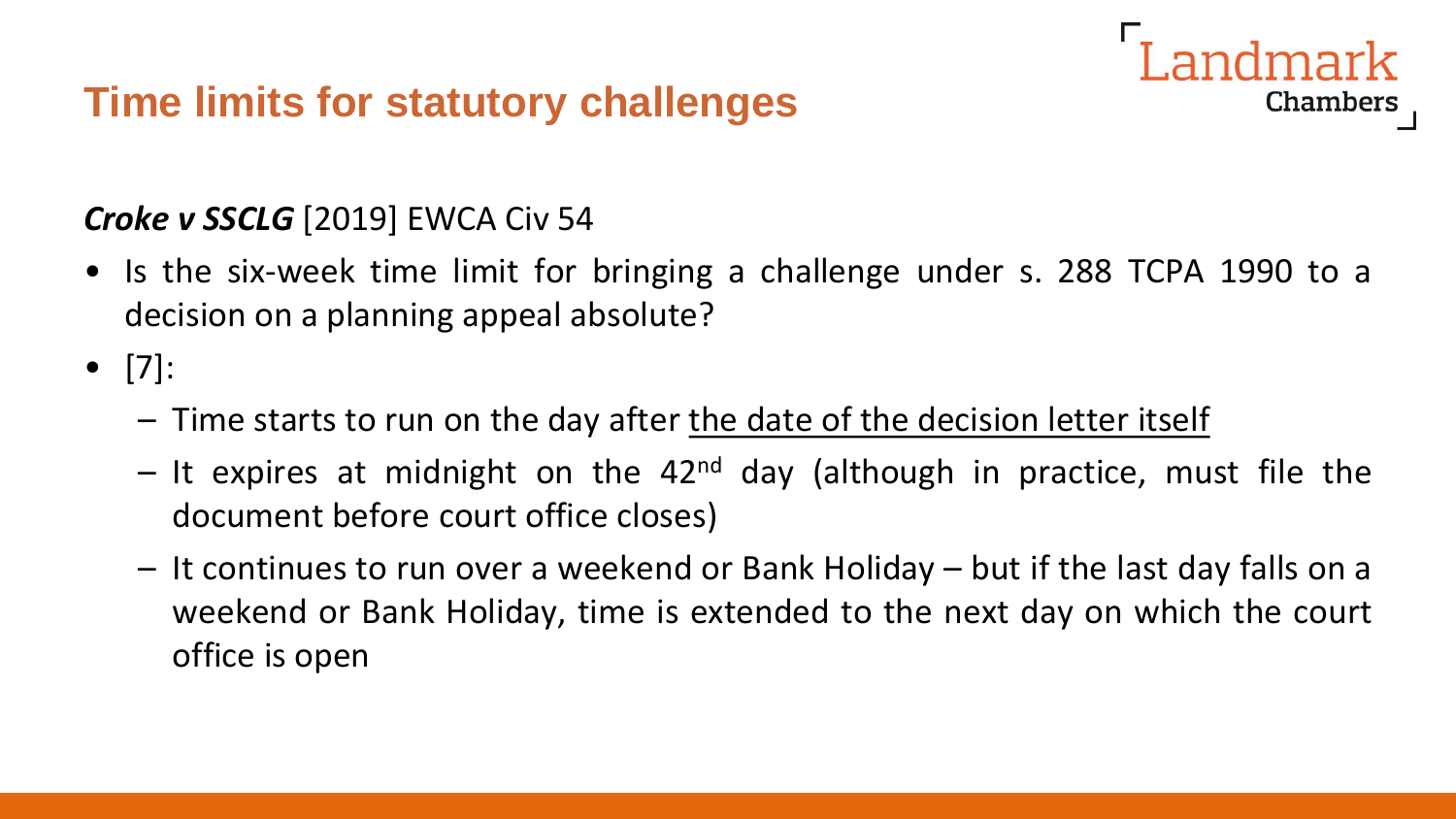

- On the final day of the six-week period the Claimant misses a train, mistypes an email address and his agent is turned away from the Royal Courts of Justice by security guards at 4.25pm
- Argues that the court's own action (the security guard) has deprived him of the full six-week period: his agent was inside the court building within normal court working hours. That day should be treated as being a *"dies non"* (like a Bank Holiday or weekend day)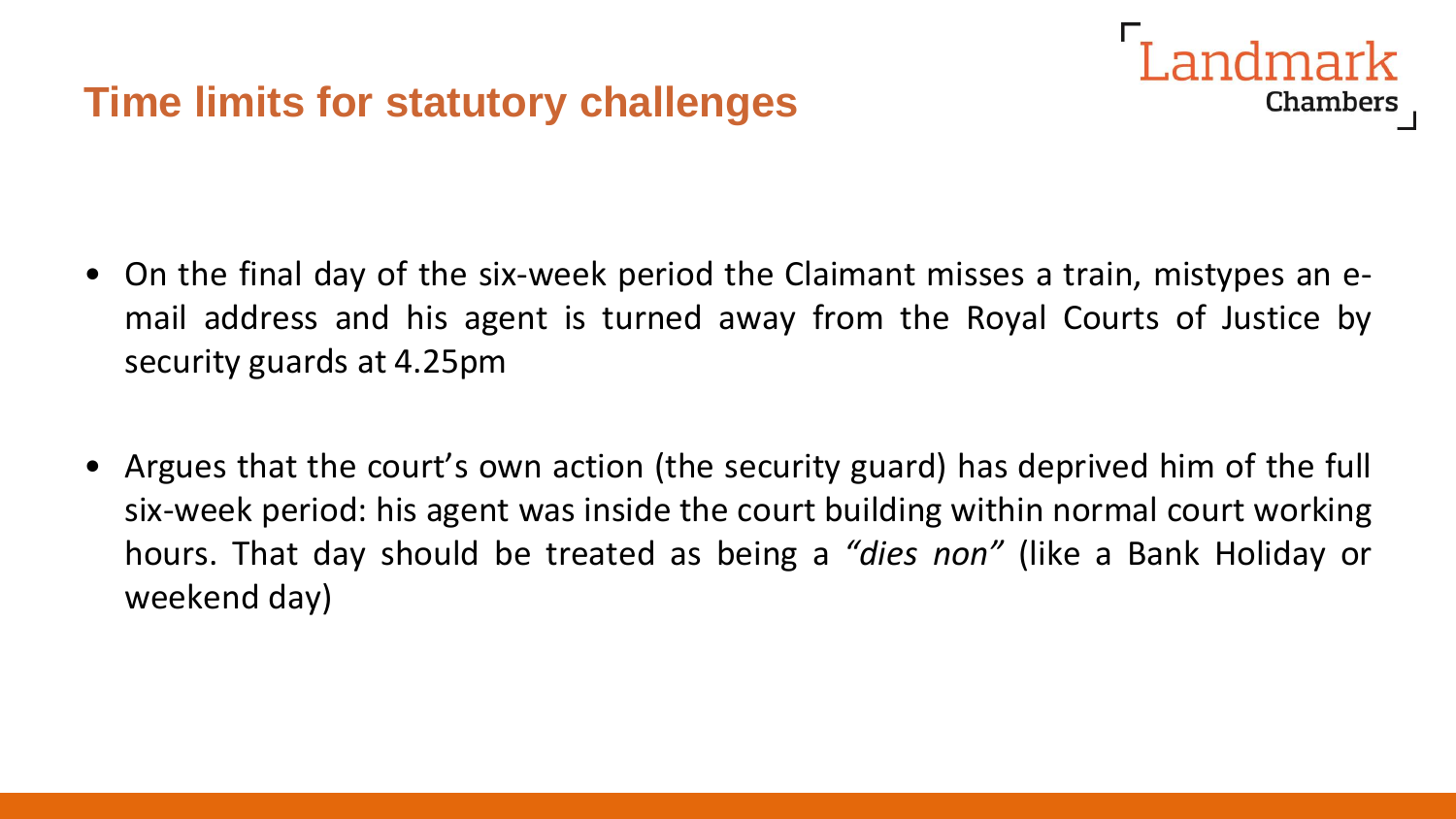

- Court of Appeal: no: there is no room for the exercise of judicial discretion (save for any limited scope there might be on human rights grounds for the court, in exceptional circumstances, to countenance proceedings being brought after a statutory time-limit has passed)
- N.b. no discretion even where e.g. there is a fire alarm at the court / there is an IT failure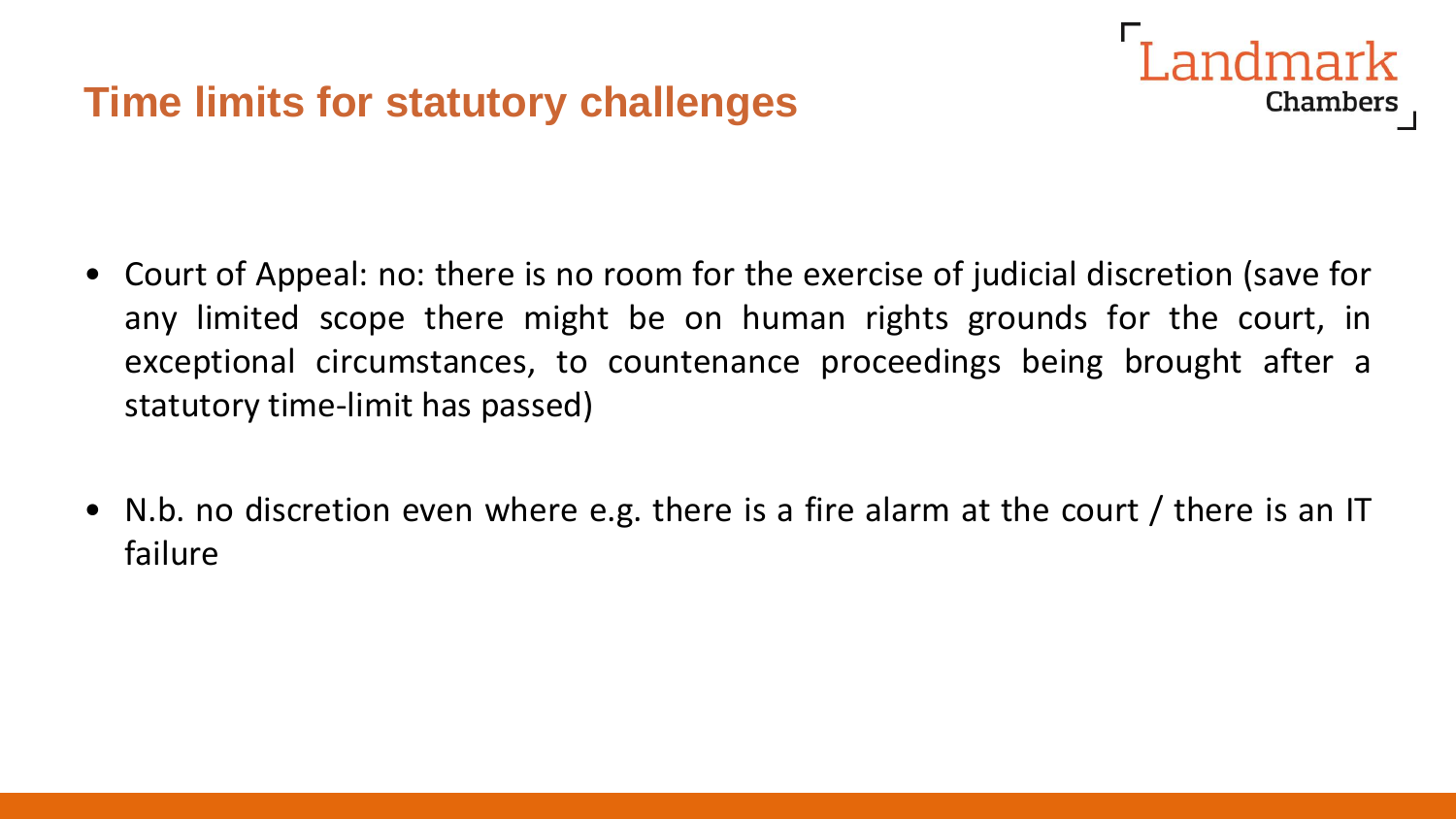## *Satnam Millennium Ltd v SSHCLG*



CO/384/2019 – Listed for substantive hearing on 16 July 2019

- Challenge, on grounds including apparent bias, to the Secretary of State's decision to dismiss the appeal
- Inspector's conduct outside of formal inquiry sessions and on the accompanied site visit
- Case-law is clear e.g. *R (o.a.o. Tait) v SSCLG* [2012] EWHC 643 (Admin)
- Question: has the appellant (claimant) lost the ability to challenge the decision for apparent bias because it "failed to complain" during the inquiry?